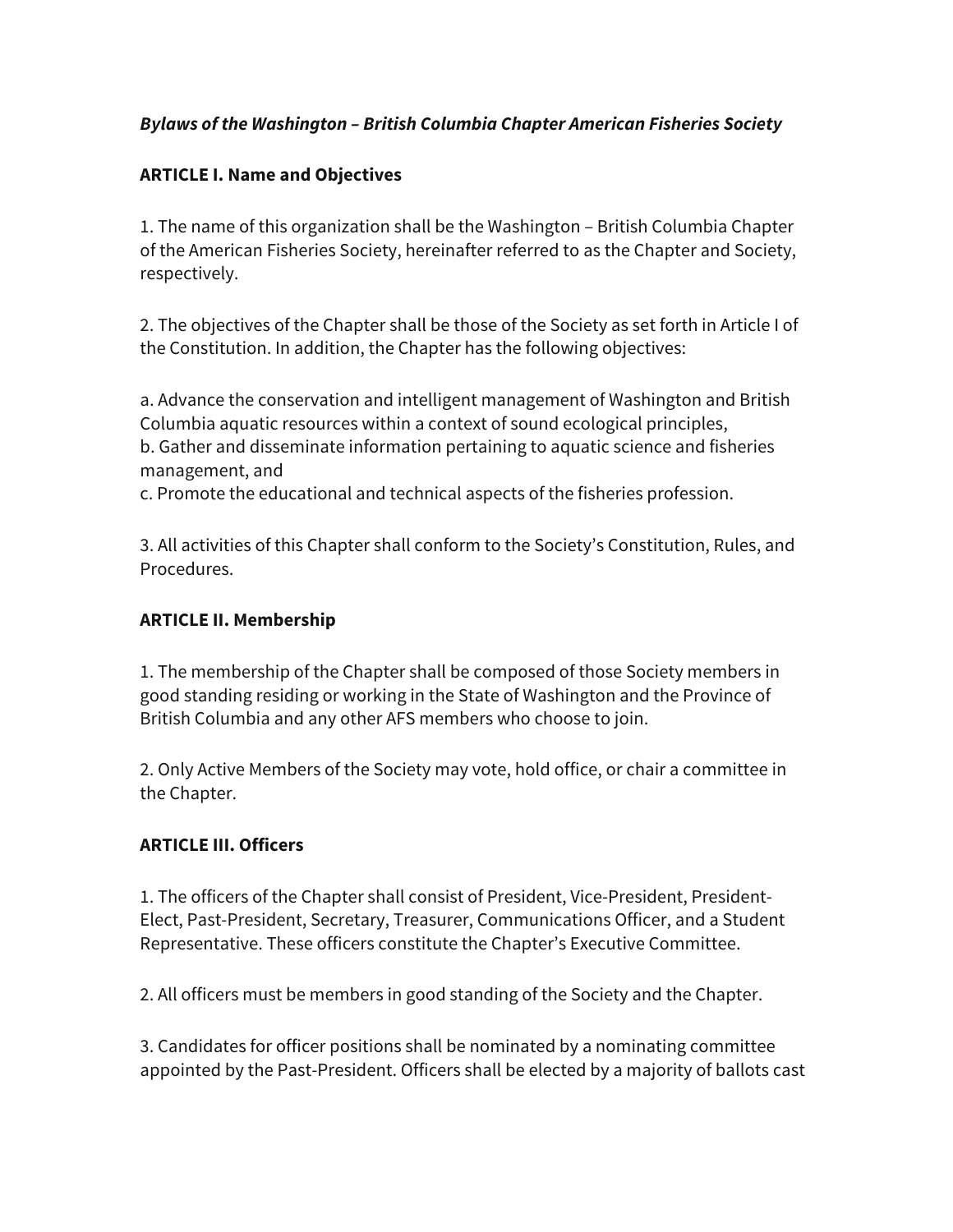from the membership. The election method will be determined by the Executive Committee.

4. Terms of newly elected officers shall begin coincidental with the Parent Society annual business meeting.

5. The Vice President, President-Elect, President, and Past-President shall serve for a period of one year in each successive office, and shall be ineligible for re-election for a period of one year after the expiration of their term. The Secretary, Treasurer, and Communications Officer shall serve for two-year terms. The Student Representative will serve for one year.

6. In the event of a vacated position, the Executive Committee shall appoint a qualified replacement to fill the unexpired term.

7. If the Chapter fails to hold an election, officers shall serve until successors are duly elected in accordance with these Bylaws.

8. No elected officer or appointed committee member of the Chapter shall receive any salary or other compensation. Expenses may be defrayed from funds available to the Chapter when authorized by the Executive Committee.

# **ARTICLE IV. Duties of Officers**

1. The President of the Chapter shall preside at all meetings, serve as the Chairperson of the Executive Committee, represent the Chapter to the Western Division and to the American Fisheries Society, and make such appointments and perform other duties and functions as are authorized and necessary, as further described in the Chapter Procedures. The President advances to the office of Past-President at the end of the term.

2. The President-Elect shall be Chairperson of the Program Committee, shall assume the duties of the President in the event of his/her inability to act, and fulfill other duties as further described in the Chapter Procedures. The President-Elect advances to the office of President at the end of the term.

3. The Vice-President shall be Chairperson of the Membership Committee, shall assist the Program Chairperson, and shall perform other duties as assigned and as described in the Chapter Procedures. The Vice President advances to the office of President-Elect at the end of the term.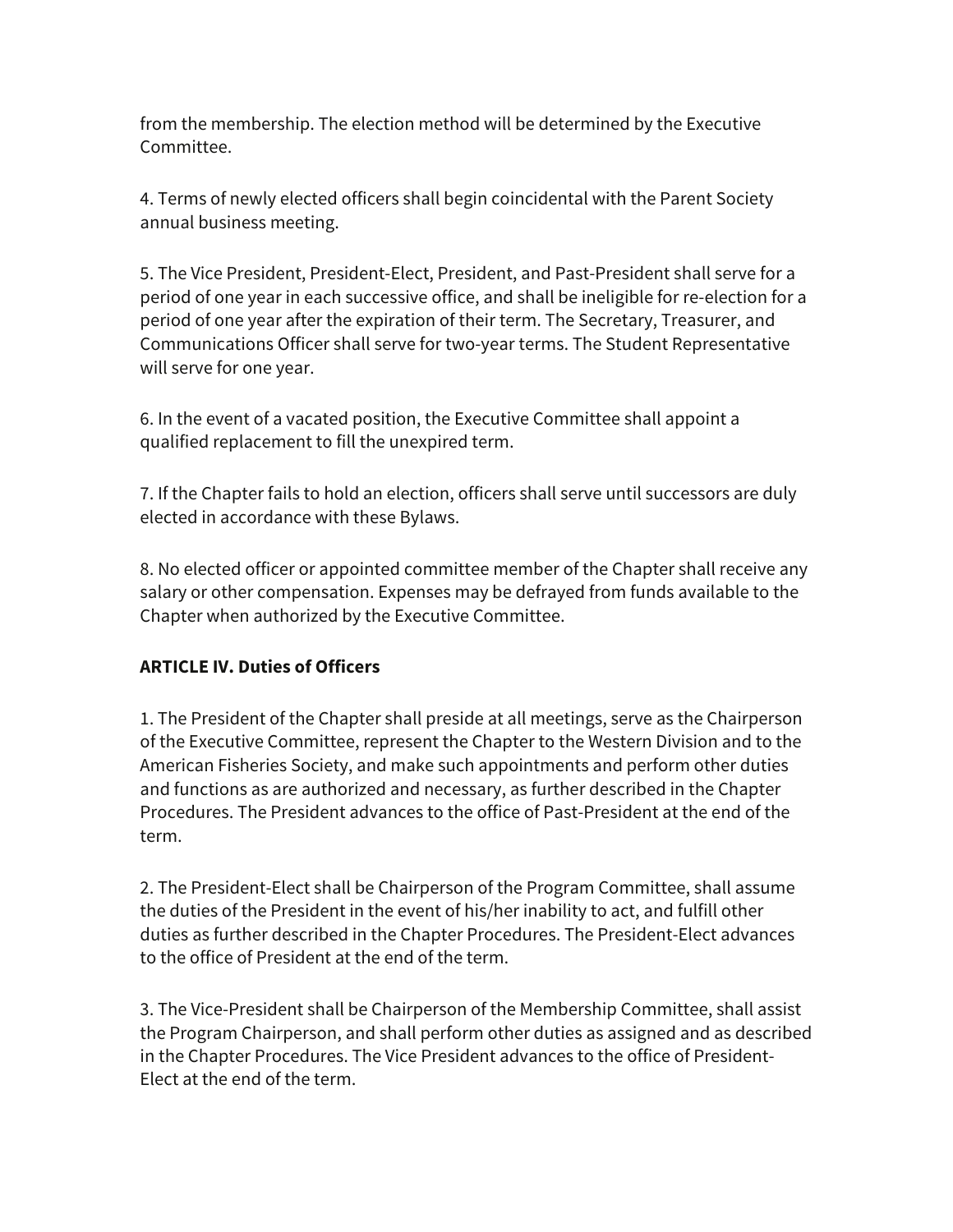4. The Past-President shall serve as the chair of the Nominating Committee, assist the other officers as needed, and fulfill other duties as further described in the Chapter Procedures.

5. The Treasurer shall collect and be custodian of Chapter funds; disburse funds as authorized by the Executive Committee or membership; manage the Chapter budget; submit a fiscal report at the annual Chapter business meeting; and discharge other fiscal duties that may be required by the Executive Director of the American Fisheries Society and officers of the Western Division, and as described in the Chapter procedures.

6. The Secretary shall keep the official records of the Chapter; submit a copy of the minutes of the annual business meeting to the Executive Director of the Society within 30 days after said meeting; and discharge other duties that may be required by the Executive Director of the American Fisheries Society and officers of the Western Division.

7. The Communications Officer shall lead all activities related to transmittal of Chapter issues and activities to the membership and to the public, including dissemination of the Chapter newsletter, maintenance of the Chapter web site, and other duties as described in the Chapter Procedures.

8. The Student Subunit Representative shall serve on the Executive Committee to represent all Washington – British Columbia AFS student members.

# **ARTICLE V. Executive Committee**

1. The Executive Committee of the Chapter shall consist of the eight elected officers, all of whom have equal voting privileges.

2. The Executive Committee is authorized to act on behalf of the Chapter between annual meetings.

3. A quorum, defined as a majority of the filled Executive Committee positions, is required for transaction of official business at an Executive Committee meeting. Executive Committee members may appoint a proxy who is a Chapter member in good standing.

4. Each member of the Executive Committee shall have one vote on Executive Committee decisions. In the event of a tie, the President's vote shall be the deciding vote.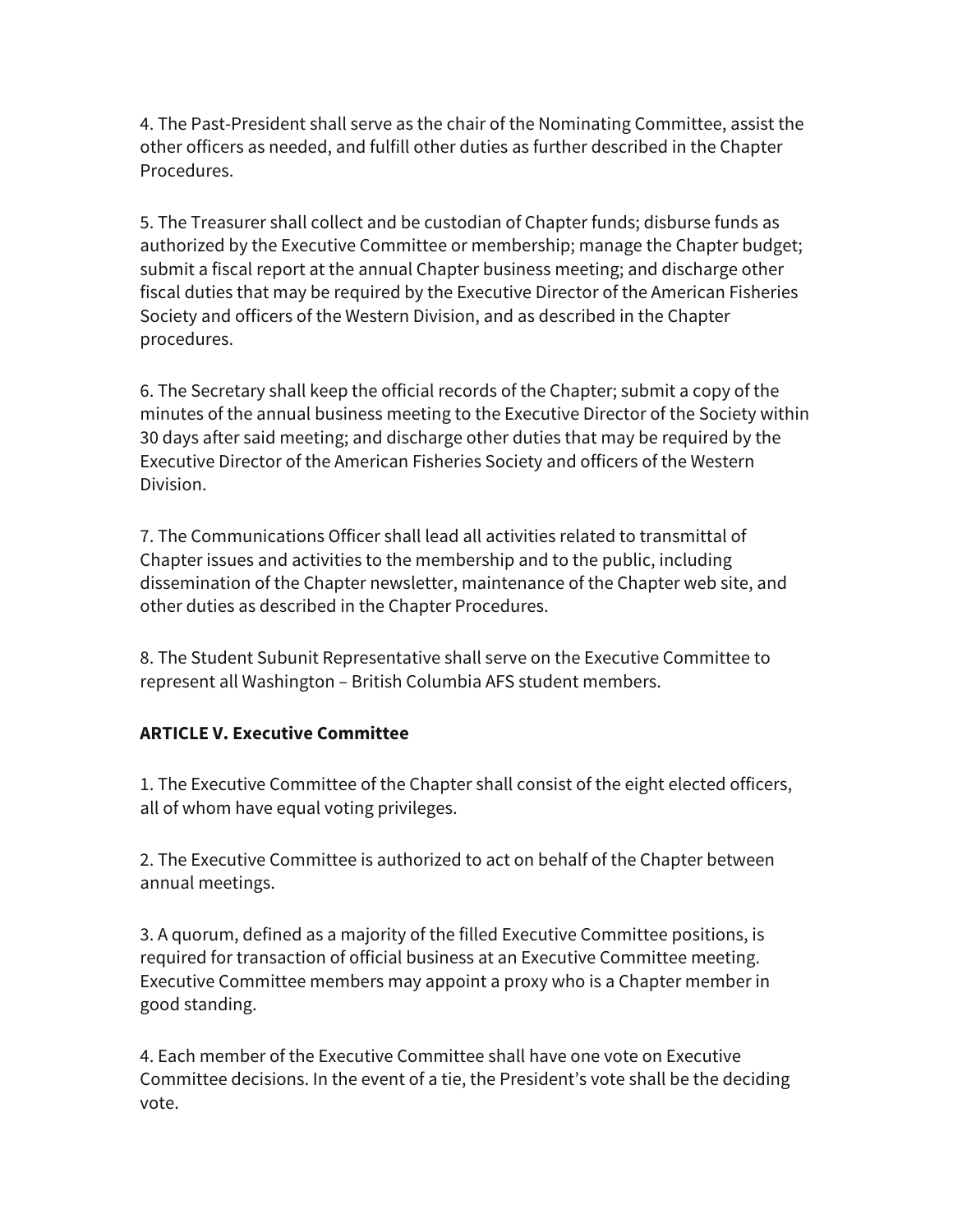5. Executive Committee meetings are called by the President and must be held at least four times per year, or as set forth in the Chapter rules.

# **ARTICLE VI. Meetings and Voting**

1. The Chapter shall hold at least one meeting of the membership annually at a time and place designated by its Executive Committee. Special meetings may be called by the President with approval of the Executive Committee.

2. A quorum is required for transaction of official business and shall be 25 Chapter members.

3. Business and voting may be conducted via mail or electronic media if approved by the Executive Committee.

4. Unless otherwise specified in these Bylaws or the Constitution of the Society, business shall be conducted according to the latest edition of Robert's Rules of Order.

5. Decisions at meetings are by simple majority of Active Members voting, except 2/3 majorities are required to amend the Bylaws or suspend a Rule.

# **ARTICLE VII. Chapter Committees**

1. Committees and Chairs of committees, except as listed in ARTICLES V and VI of these Bylaws, shall be appointed and charged by the President. The President may delegate authority to the chair to appoint members to their respective committees, subject to the approval of the President. Except for Standing Committees, these Chapter committees shall cease to function upon the discharge of the duties for which they were appointed or with the end of the term of the appointing officer.

2. Committees help the President and the Executive Committee conduct the Chapter's affairs, and the chairs should report their committees' activities, findings, and recommendations at annual Chapter meetings, at interim meetings of the Executive Committee, and for the mid-year and annual Chapter reports to the Western Division.

3. The Chapter has established the following Standing Committees:

- a. Program
- b. Nominations
- c. Archive
- d. Membership
- e. Resolutions
- f. Awards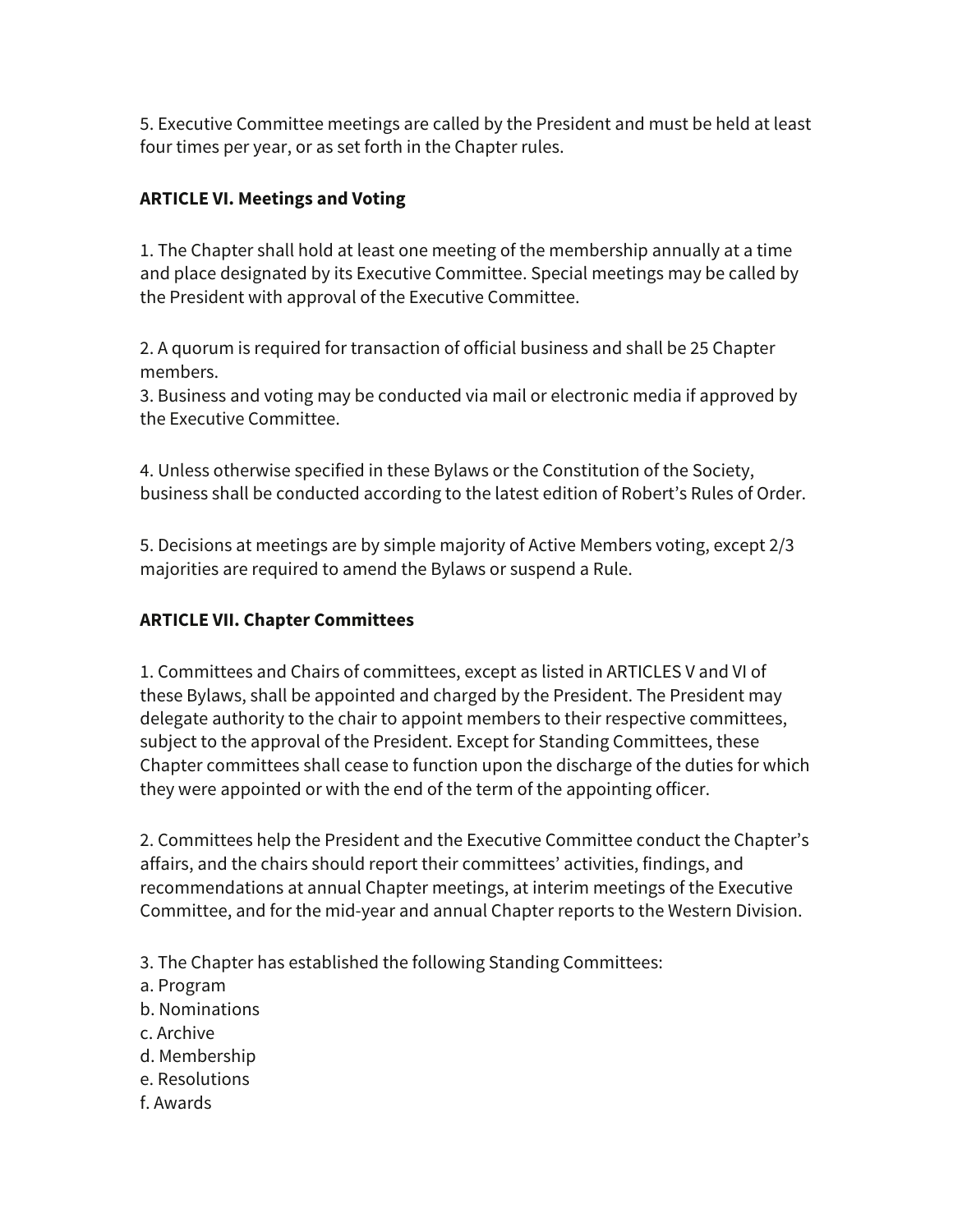### **ARTICLE VIII. Dues and Fees**

1. The Executive Committee shall establish annual dues subject to approval of the members voting at the annual meeting.

2. The Executive Committee may assess registration fees for annual meetings.

## **ARTICLE IX. Student Subunits**

The Chapter may include student subunits that are created and operated according to the guidance in the AFS Procedures Manual and whose By-Laws are approved by the Chapter Executive Committee and the Society Governing Board.

## **ARTICLE X. Bylaws, Rules and Procedures**

1. The Bylaws are the defining document for the Chapter and take precedence over all other rules and procedures of the Chapter. The Bylaws cannot be suspended and cannot be changed without prior notice to members.

a. The Bylaws may be amended by a 2/3 majority of Active Members choosing to vote, provided that the proposed amendment(s) are circulated in writing to the membership at least 30 days prior to voting.

b. In accordance with the Society Constitution, all amendments shall be reviewed by the Society's Constitutional Consultant for conformity with the Constitution, Rules and Procedures of the Society. The Constitutional Consultant presents the adopted amendment to the Society Governing Board for approval.

c. Amendments take effect when the Chapter receives written notice of their approval by the Governing Board from the Executive Director.

2. Rules are the next highest level of documentation of Chapter operations. They are generally established to facilitate the conduct of Chapter business, and to describe duties and responsibilities of officers and committees. They may be suspended or amended as follows.

a. The Rules may be suspended during an Executive Committee meeting, until the next annual or special Chapter members' meeting, by a 2/3 majority of the Executive Committee quorum.

b. The Rules may be suspended for the duration of an annual or special Chapters members' meeting by a 2/3 majority of members voting at the meeting.

c. The Rules may be amended by a simple majority of members voting at an annual or special Chapter meeting, or by electronic vote.